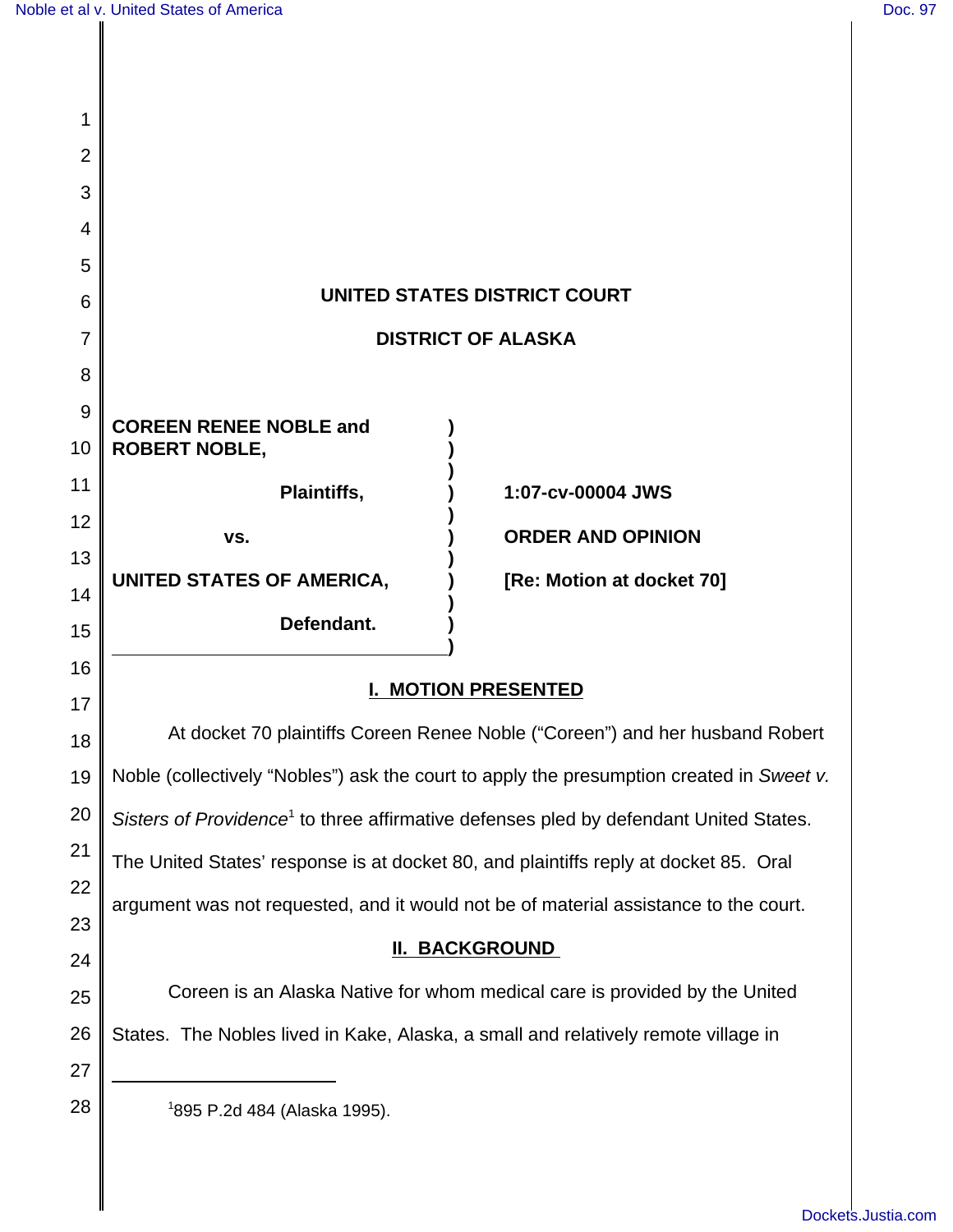Southeast Alaska. In January of 2004, Coreen was diagnosed with a severe form of Stevens-Johnson Syndrome ("SJS"), a potentially fatal disease. SJS may cause severe damage to the skin and membranes in the eyes, mouth, and digestive tract. Coreen was sent to Harborview Medical Center in Seattle where she received the specialty care required for her SJS.

In March of 2004, Coreen returned to Kake. Thereafter, she received medical care for her eyes in Kake, Sitka, and Anchorage. Ultimately, her left eye deteriorated to the point that it was removed on April 5, 2005. In 2006, the Nobles filed an administrative claim seeking redress for allegedly negligent medical care provided to Coreen after she returned to Kake. In 2007, the Nobles filed this Federal Tort Claims Act lawsuit against the United States. Coreen seeks compensatory damages for injuries allegedly caused by the medical malpractice of health care providers for whom the United States is responsible. Her husband seeks damages for loss of consortium.

## **III. DISCUSSION**

In Sweet the Alaska Supreme Court held that when a medical malpractice plaintiff's ability to prove her negligence claim has been impaired by a defendant's breach of a duty to create or maintain adequate records, the trial court should shift the burden of proof to the defendant such that the defendant must prove that it was not negligent.<sup>2</sup> The effect of shifting the burden of proof creates a rebuttable presumption that the defendant was negligent. The burden shifting may only be used where a plaintiff (1) proves that her ability to establish a *prima facie* case of negligence has been

<sup>2</sup>ld. at 492.

1

2

3

4

5

6

7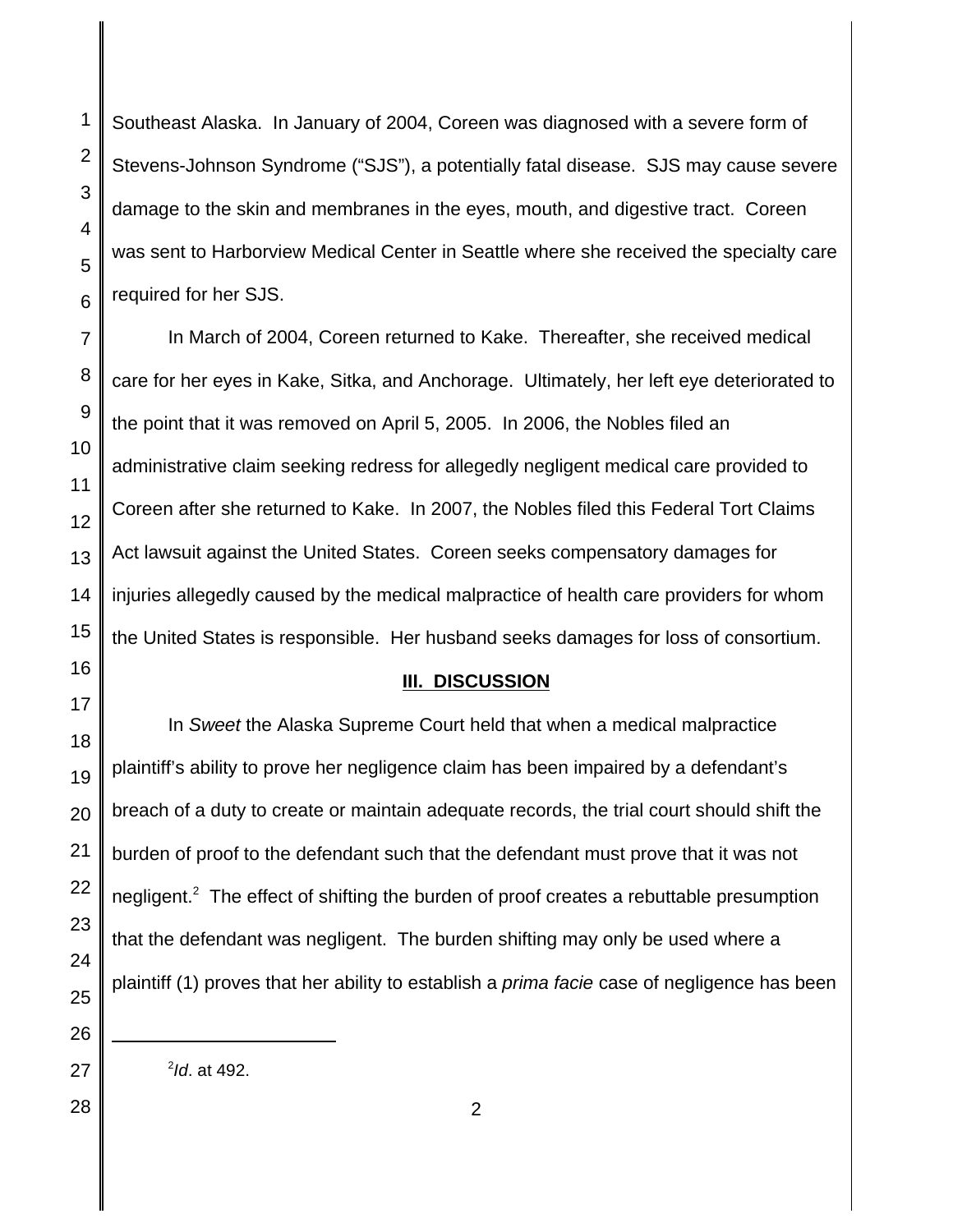impaired by the lack of records, and (2) she also proves that lack of records resulted from defendant's negligence or other fault.<sup>2</sup> The Sweet presumption may be applied to the United States in a medical malpractice action under the Federal Tort Claims Act. $3$ 

The Nobles ask the court to apply the Sweet presumption to "three affirmative defenses" which may be used by the United States as follows: "1. Coreen Noble failed to follow medical advice to move out-of-state to a specialized care facility in the Lower 48; 2. Coreen Noble was referred to specialized physicians in the Lower 48; 3. Coreen Noble was noncompliant with referrals–she failed to attend scheduled appointments."<sup>4</sup> However, the United States has not pled such affirmative defenses in its Answer.<sup>5</sup> It appears that the three "affirmative defenses" are more aptly described as "potential defense arguments," the terminology used in the United States' response to the motion.<sup>6</sup>

Neither party has cited a case in which the Sweet presumption was applied to an affirmative defense or an argument made by a defendant seeking to overcome a plaintiff's *prima facie* case. Nor has the court found such a case. Reflection suggests that the absence of case law in such a circumstance flows inevitably from the first requirement for invoking the presumption. As noted above, in order to invoke the presumption, the first thing a plaintiff must do is to show that a lack of records impairs

- $^{4}$ Doc. 70 at p. 1.
- 26  $5Doc. 5.$
- 27  $6$ Doc. 80 at p. 1.
- 28

1

2

3

4

5

6

7

8

9

10

11

12

13

14

15

16

17

18

19

20

21

22

23

24

25

3

<sup>&</sup>lt;sup>2</sup>ld. at 491.

 $3$ Nayokpuk v. United States, 848 F. Supp. 2d 1030, 1035 (D. Alaska 2012).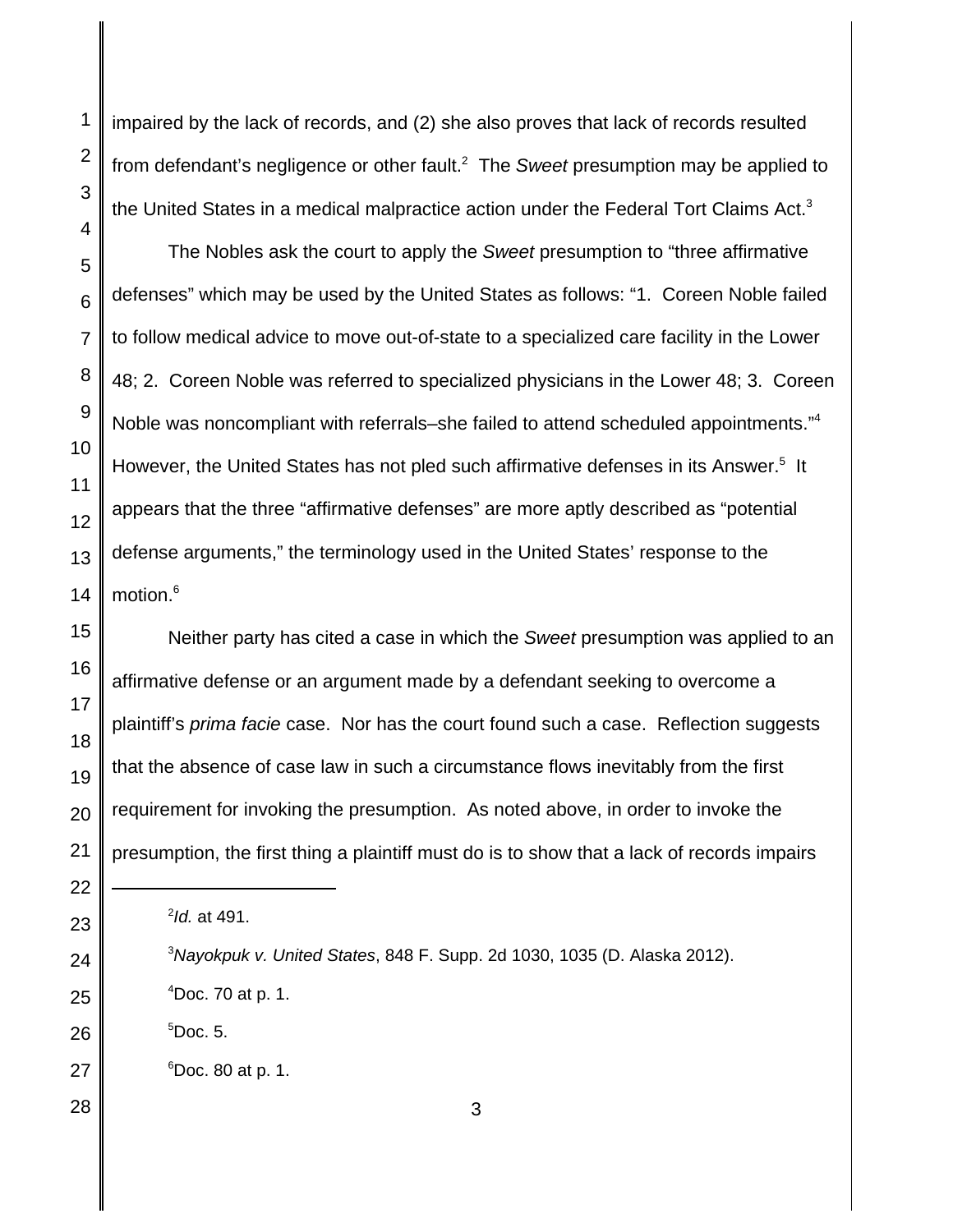her ability to present a *prima facie* case.<sup>7</sup> Any defense argument, including the ones identified by plaintiffs, would come only after the Nobles have put on their case. Defense arguments presented after the close of the Nobles' case cannot logically be said to impair what the Nobles will already have accomplished. In short, the request for application of the Sweet presumption fails on the first prong of the test laid out in the Sweet decision itself.<sup>8</sup> Given that conclusion, the court finds it unnecessary to consider any of the other arguments advanced by the parties.

9 10 11 12 13 14 15 16 17 18 19 It may be that one or more of the health care providers will testify that he recommended that Coreen seek care Outside, referred her to specialists Outside, or that she did not attend scheduled appointments. If so, the remedy for the Nobles lies in cross examination. For example, if a doctor testifies that he told Coreen to move Outside where better care could be provided, he can be asked on cross-examination whether that was an important recommendation to his patient, followed by an inquiry as to where that important recommendation is found in the medical records, followed by an inquiry asking that if it was so important why is it not documented in the medical records.

20

21

22

23

24

25

1

2

3

4

5

6

7

8

## **IV. CONCLUSION AND RECOMMENDATION TO COUNSEL**

For the preceding reasons, the motion at docket 70 is **DENIED**.

 $\textsuperscript{8}$ The Sweet presumption may also sometimes be applied as a discovery sanction. See discussion in Nayokpuk, supra. However, the Nobles do not point to any discovery abuse by defendant as a basis for imposing a Sweet presumption as a sanction.

26 27 28

 $7$ Sweet, 895 P.2d at 491.